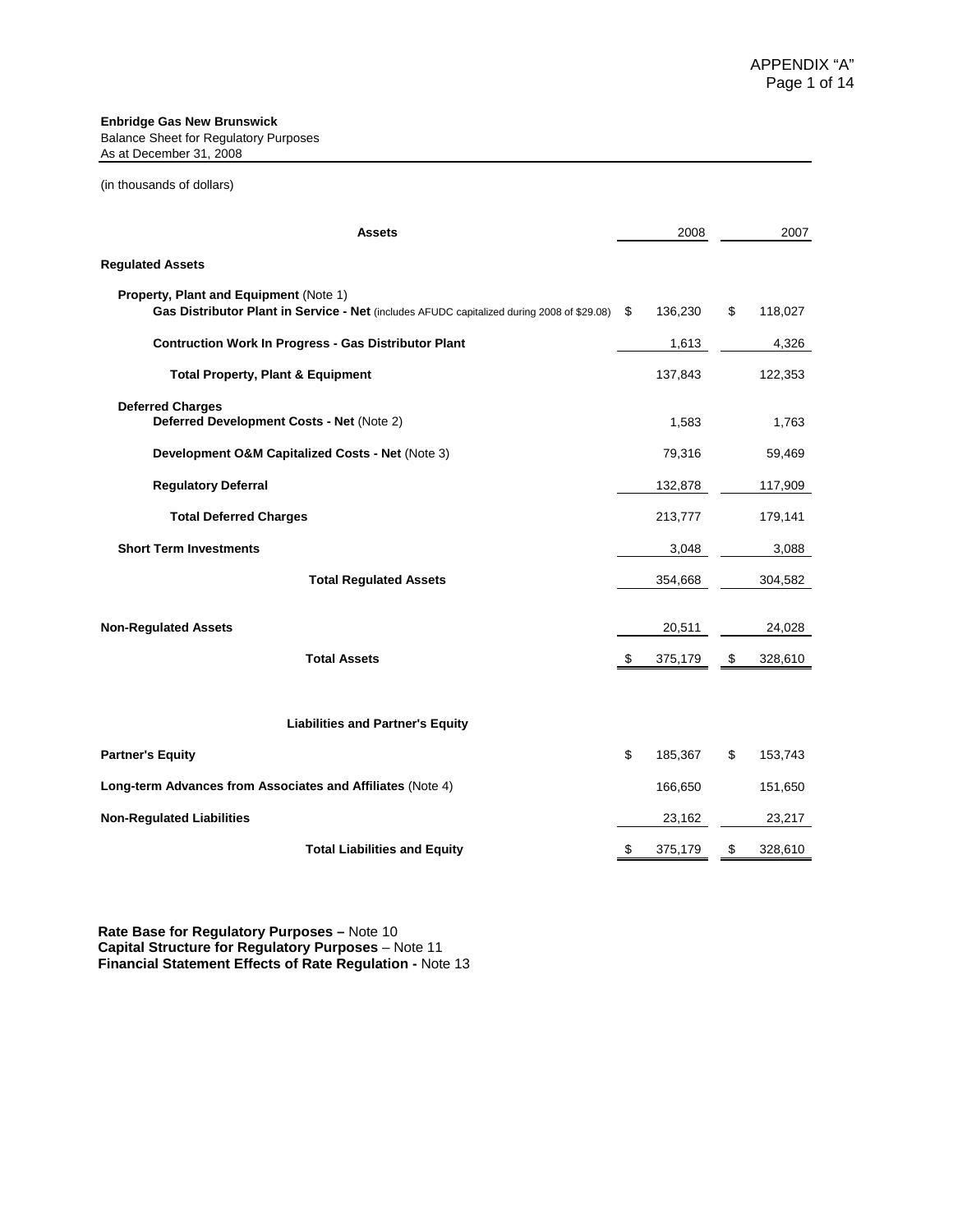#### **Enbridge Gas New Brunswick**

Statement of Income for Regulatory Purposes For the year ended December 31, 2008

|                                                                                       | 2008                | 2007                |
|---------------------------------------------------------------------------------------|---------------------|---------------------|
| Revenue                                                                               |                     |                     |
| <b>Operating Revenue (Note 5)</b>                                                     |                     |                     |
| Gas distribution<br>Miscellaneous                                                     | \$<br>27,883<br>391 | \$<br>18,416<br>278 |
|                                                                                       |                     |                     |
| <b>Income from Investments</b>                                                        | 119                 | 235                 |
| <b>Allowance for Funds Used During Construction</b>                                   | 29                  | 70                  |
|                                                                                       | 28,422              | 18,999              |
| <b>Installation Services</b>                                                          |                     |                     |
| Revenue                                                                               | 13,117              | 18,286              |
| Cost of goods sold                                                                    | (11, 486)           | (15,000)            |
|                                                                                       | 1.631               | 3,286               |
|                                                                                       |                     |                     |
| <b>Total Revenue</b>                                                                  | 30,053              | 22,285              |
| <b>Expenses</b>                                                                       |                     |                     |
| <b>Operating Expenses</b>                                                             |                     |                     |
| Operating and maintenance expenses (Note 6)                                           | 4,028               | 4,267               |
| Deemed capital taxes (Note 7)                                                         | 344                 | 595                 |
| Bad debt expense                                                                      | 679                 | 242                 |
| Amortization of Property, Plant and Equipment                                         | 4,992               | 3,622               |
| <b>Municipal and Other Taxes</b>                                                      | 960                 | 816                 |
| Interest on Amounts Due to Associates & Affiliates and Other Interest (Note 8)        | 10,681              | 9,219               |
| <b>Amortization of Deferred Development Costs</b>                                     | 2,133               | 1,558               |
| <b>Total Expenses</b>                                                                 | 23,817              | 20,319              |
| Income (Loss) before Extraordinary Items, Regulatory Deferral and Return on Rate Base | 6,236               | 1,966               |
| <b>Regulatory Deferral</b>                                                            | 14,969              | 15,741              |
| <b>Regulated Return on Equity (Note 9)</b>                                            | \$<br>21,205        | \$<br>17,707        |

 **Details of Affiliate Transactions** – Note 12  **Financial Statement Effects of Rate Regulation -** Note 13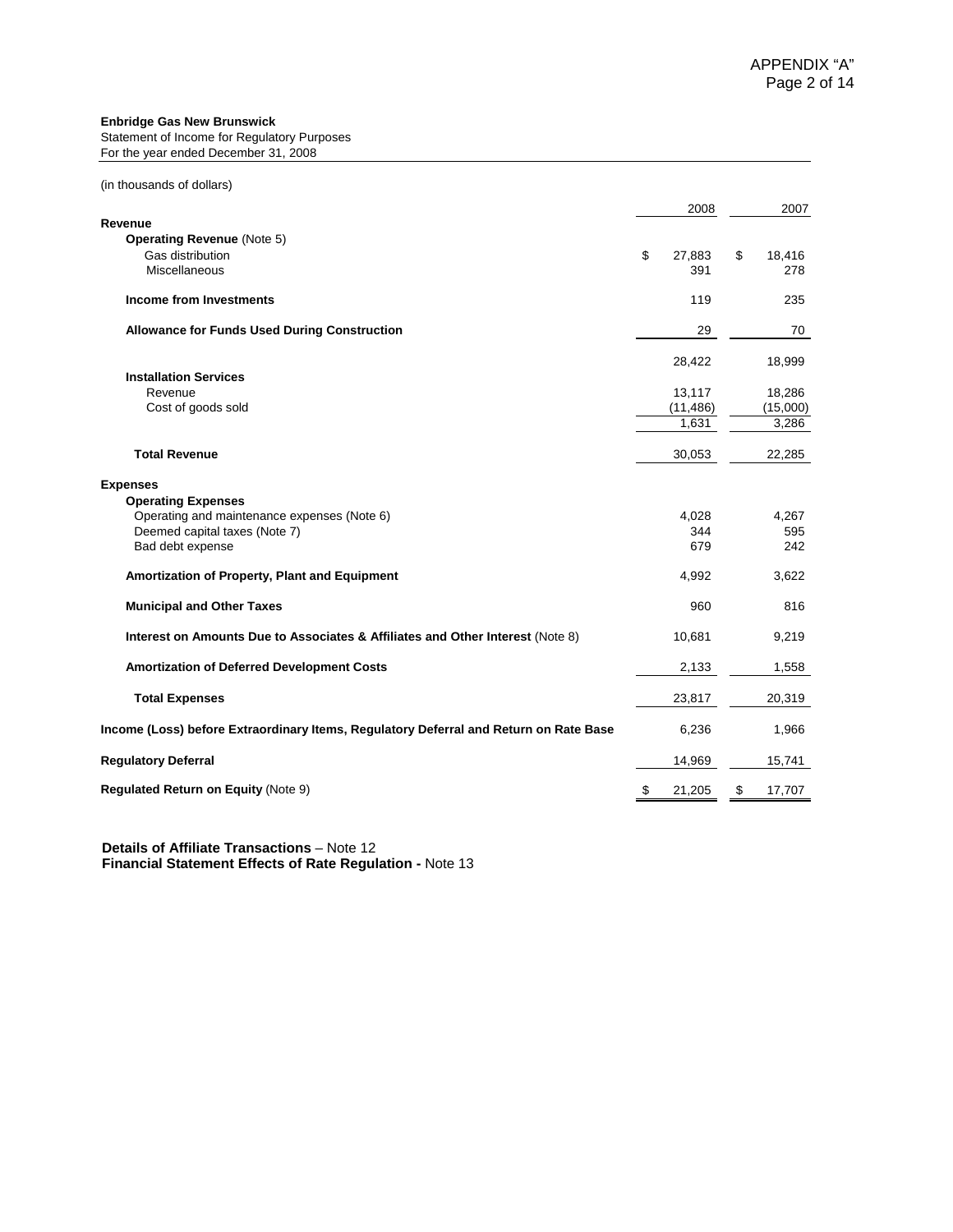For the year ended December 31, 2008

## (in thousands of dollars)

#### Note 1 **Property, Plant & Equipment**

|                                   |    |         |                |                                           |                         | 2008    | 2007                     |                                 |  |
|-----------------------------------|----|---------|----------------|-------------------------------------------|-------------------------|---------|--------------------------|---------------------------------|--|
|                                   |    | Cost    |                | <b>Accumulated</b><br><b>Amortization</b> |                         |         | <b>Net Book</b><br>Value | <b>Rates of</b><br>Amortization |  |
| Property, plant & equipment       |    |         |                |                                           |                         |         |                          |                                 |  |
| General plant                     |    |         |                |                                           |                         |         |                          |                                 |  |
| Computer hardware & software      | \$ | 2,964   | $\mathfrak{L}$ | (2,026)                                   | $\sqrt[6]{\frac{1}{2}}$ | 938     | \$<br>1,089              | 28.80%                          |  |
| Tools and work equipment          |    | 650     |                | (150)                                     |                         | 500     | 448                      | 5.30%                           |  |
| Office furniture and equipment    |    | 458     |                | (99)                                      |                         | 359     | 360                      | 4.40%                           |  |
| Transportation                    |    | 291     |                | (9)                                       |                         | 282     | 10                       | 11.80%                          |  |
| Communications                    |    | 8       |                | (7)                                       |                         |         |                          | 28.80%                          |  |
| Leasehold improvements            |    | 462     |                | (112)                                     |                         | 350     | 274                      | 1                               |  |
| Subtotal                          |    | 4,833   |                | (2, 403)                                  |                         | 2,430   | 2,181                    |                                 |  |
| Distribution plant                |    |         |                |                                           |                         |         |                          |                                 |  |
| Land                              |    | 375     |                |                                           |                         | 375     | 375                      |                                 |  |
| Rights of way and easements       |    | 121     |                |                                           |                         | 121     | 121                      |                                 |  |
| <b>Distribution mains</b>         |    | 89,330  |                | (9, 293)                                  |                         | 80,037  | 67,134                   | 2.43%                           |  |
| <b>Street services</b>            |    | 36,846  |                | (4,390)                                   |                         | 32,456  | 28,256                   | 3.83%                           |  |
| Meters and regulators             |    | 12,911  |                | (1,825)                                   |                         | 11,086  | 10,478                   | 3.83%                           |  |
| <b>Stations</b>                   |    | 11,160  |                | (1, 435)                                  |                         | 9,725   | 9,482                    | 4.40%                           |  |
| Subtotal                          |    | 150,743 |                | (16, 943)                                 |                         | 133,800 | 115,846                  |                                 |  |
| Total plant in service            |    | 155,576 |                | (19, 346)                                 |                         | 136,230 | 118,027                  |                                 |  |
| Construction work in progress     |    | 1,613   |                |                                           |                         | 1,613   | 4,326                    |                                 |  |
| Total property, plant & equipment | \$ | 157,189 | \$             | (19, 346)                                 | \$                      | 137,843 | \$<br>122,353            |                                 |  |

**1 - Amortized over the term of the related leases.**



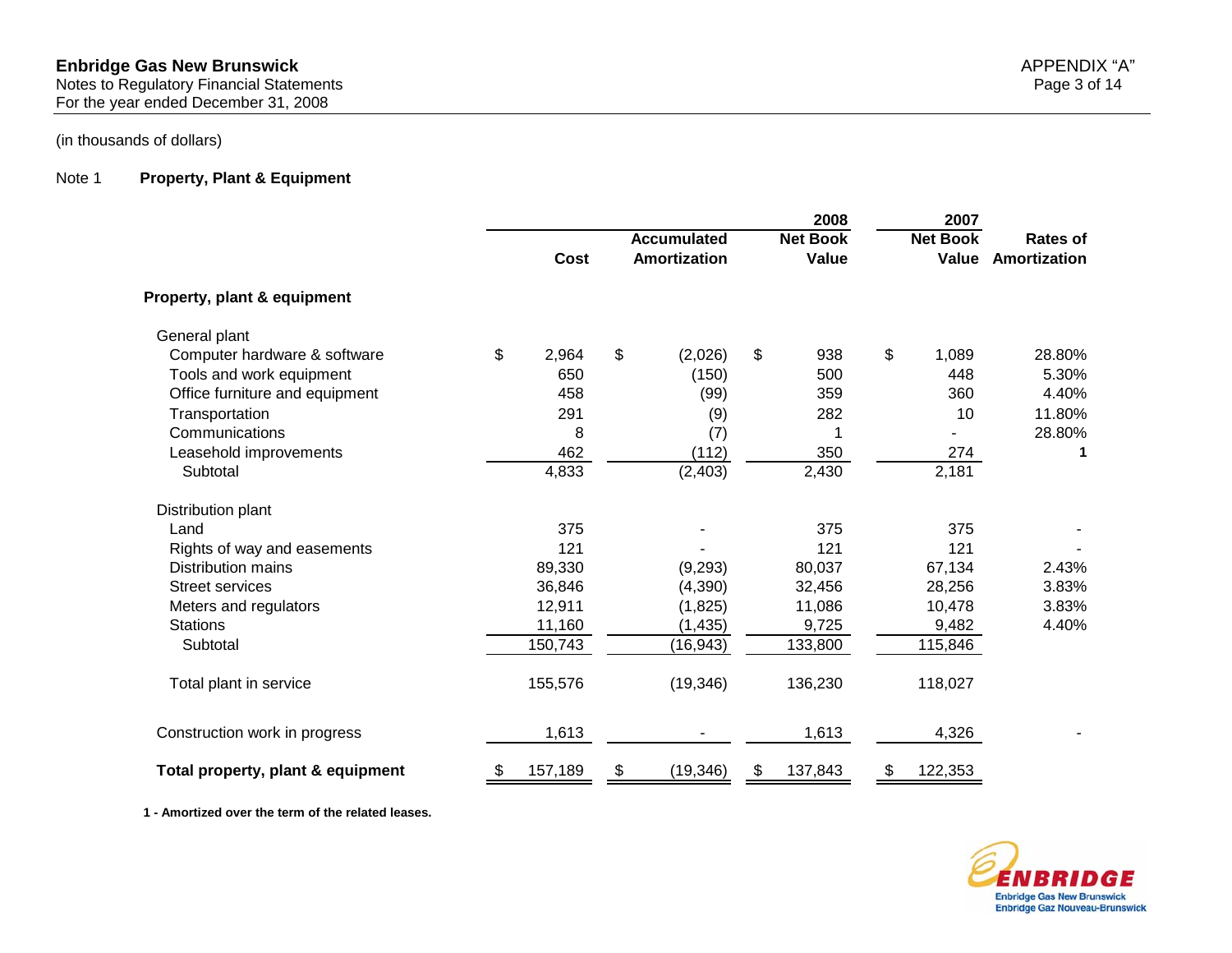#### Note 2 **Deferred Development Costs - Net**

|                                          |               |                                                   |                                    | 2008                     | 2007 |                          |                                 |  |
|------------------------------------------|---------------|---------------------------------------------------|------------------------------------|--------------------------|------|--------------------------|---------------------------------|--|
|                                          | Cost          |                                                   | <b>Accumulated</b><br>Amortization | <b>Net Book</b><br>Value |      | <b>Net Book</b><br>Value | <b>Rates of</b><br>Amortization |  |
| Franchise fee<br>Deferred carrying costs | ,500<br>2,687 | (700)<br>800<br>\$<br>\$<br>\$.<br>783<br>(1,904) | 875<br>888                         | 5.00%<br>20.00%          |      |                          |                                 |  |
| Total deferred development costs, net    | 4,187         |                                                   | (2,604)                            | 1,583                    |      | 1,763                    |                                 |  |

#### Note 3 **Development O&M Capitalized Costs - Net**

|                                              |        |                                    |         |                          | 2008   |                          | 2007   |                          |  |
|----------------------------------------------|--------|------------------------------------|---------|--------------------------|--------|--------------------------|--------|--------------------------|--|
|                                              | Cost   | <b>Accumulated</b><br>Amortization |         | <b>Net Book</b><br>Value |        | <b>Net Book</b><br>Value |        | Rates of<br>Amortization |  |
| Development O&M capitalized costs            | 84.236 |                                    | (4,920) |                          | 79.316 |                          | 59.469 | 2.43%                    |  |
| Total development O&M capitalized costs, net | 84,236 |                                    | (4,920) |                          | 79,316 |                          | 59,469 |                          |  |

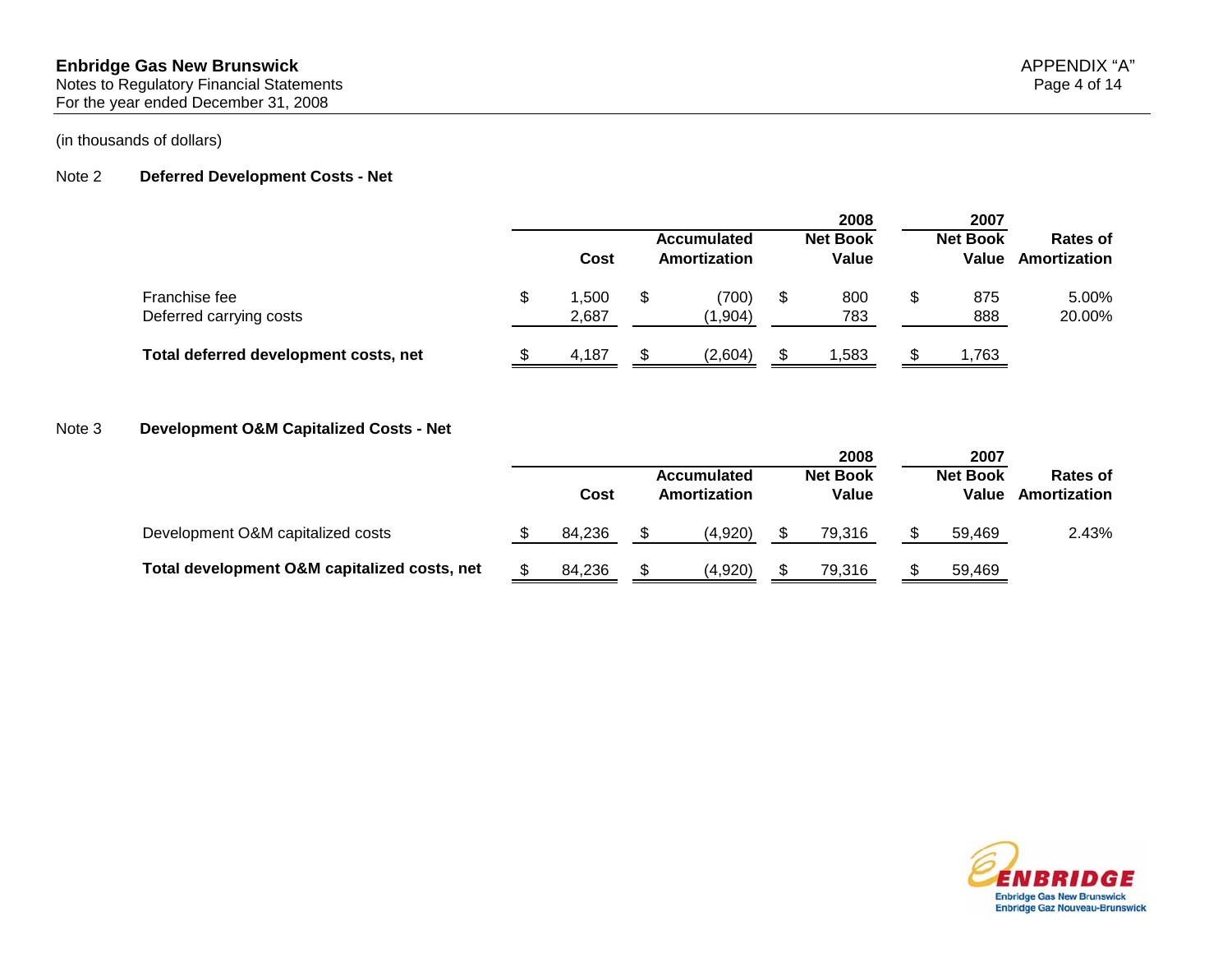#### Note 4 **Long-term Advances from Associates and Affiliates**

|                                |                   |                      |         | 2008<br><b>Cost of Debt</b> |             |           |                          |               | 2007<br><b>Cost of Debt</b> |           |
|--------------------------------|-------------------|----------------------|---------|-----------------------------|-------------|-----------|--------------------------|---------------|-----------------------------|-----------|
|                                | <b>Issue Date</b> | <b>Maturity Date</b> | Amount  | Enbridge Inc.               | <b>EGNB</b> | Regulated | Amount                   | Enbridge Inc. | <b>EGNB</b>                 | Regulated |
| <b>Promissory Note</b>         | $6$ -Feb-01       | $6$ -Feb-11          | 6,150   | 6.33%                       | 7.95%       | 7.33%     | 6,150                    | 6.33%         | 7.95%                       | 7.33%     |
| <b>Promissory Note</b>         | 28-Jun-02         | 29-Jun-12            | 6,000   | 6.08%                       | 7.89%       | 7.08%     | 6,000                    | 6.08%         | 7.89%                       | 7.08%     |
| <b>Promissory Note</b>         | 23-Dec-02         | 24-Dec-12            | 7,500   | 6.50%                       | 7.41%       | 7.50%     | 7,500                    | 6.50%         | 7.41%                       | 7.50%     |
| <b>Promissory Note</b>         | 26-Jun-03         | 27-Jun-13            | 13,000  | 5.62%                       | 6.96%       | 6.62%     | 13,000                   | 5.62%         | 6.96%                       | 6.62%     |
| <b>Promissory Note</b>         | 30-Dec-03         | 30-Dec-13            | 14,000  | 5.34%                       | 7.14%       | 6.34%     | 14,000                   | 5.34%         | 7.14%                       | 6.34%     |
| <b>Promissory Note</b>         | 23-Mar-04         | 24-Mar-14            | 14,000  | 5.33%                       | 6.69%       | 6.33%     | 14,000                   | 5.33%         | 6.69%                       | 6.33%     |
| <b>Promissory Note</b>         | 30-Nov-04         | 28-Nov-14            | 21,000  | 5.69%                       | 6.95%       | 6.69%     | 21,000                   | 5.69%         | 6.95%                       | 6.69%     |
| <b>Promissory Note</b>         | 30-Mar-05         | 30-Mar-15            | 6,000   | 5.04%                       | 6.93%       | 6.04%     | 6,000                    | 5.04%         | 6.93%                       | 6.04%     |
| <b>Promissory Note</b>         | 28-Dec-05         | 28-Dec-15            | 14,000  | 4.59%                       | 6.53%       | 5.59%     | 14,000                   | 4.59%         | 6.53%                       | 5.59%     |
| <b>Promissory Note</b>         | 19-Dec-06         | 19-Dec-16            | 21,000  | 4.82%                       | 6.52%       | 5.82%     | 21,000                   | 4.82%         | 6.52%                       | 5.82%     |
| <b>Promissory Note</b>         | 20-Dec-07         | 20-Dec-17            | 29,000  | 5.54%                       | 5.85%       | 6.54%     | 29,000                   | 5.54%         | 5.85%                       | 6.54%     |
| <b>Promissory Note</b>         | 19-Dec-08         | 19-Dec-13            | 15,000  | 6.85%                       | 7.85%       | 7.85%     | $\overline{\phantom{a}}$ |               |                             |           |
| Total long-term advances       |                   |                      |         |                             |             |           |                          |               |                             |           |
| from associates and affiliates |                   |                      | 166,650 | 5.42%                       | 6.74%       | 6.42%     | 151,650                  | 5.40%         | 6.94%                       | 6.40%     |

The cost of debt of EGNB is limited to the actual borrowing rate of Enbridge Inc. plus 1%.

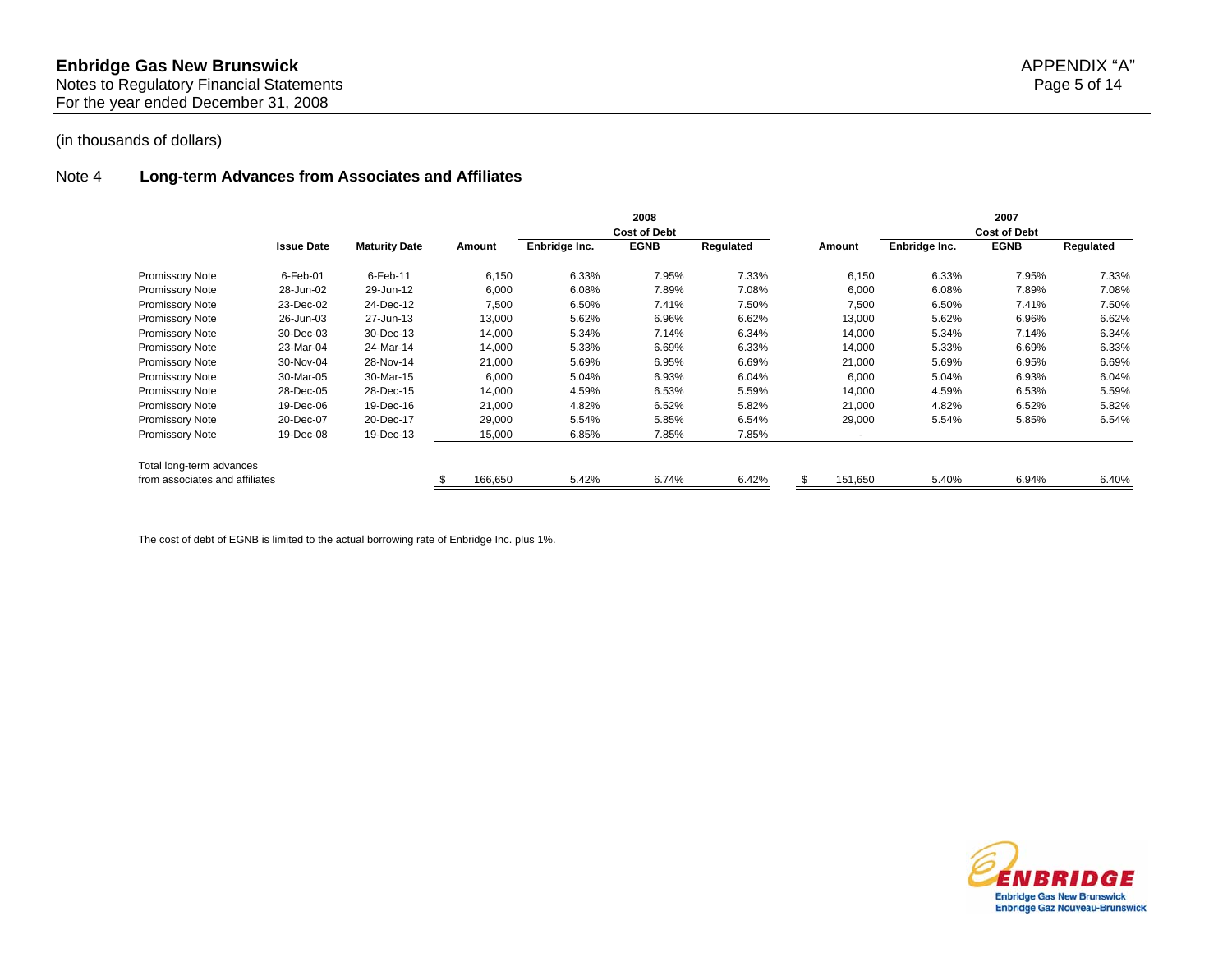#### Note 5 **Operating Revenue**

#### a**. Gas Distribution**

|                                           | 2008        |       |                                    |    | 2007    |       |                                    |  |  |
|-------------------------------------------|-------------|-------|------------------------------------|----|---------|-------|------------------------------------|--|--|
|                                           | Revenue     |       | <b>Customers Throughput</b><br>TJs |    | Revenue |       | <b>Customers Throughput</b><br>TJs |  |  |
| Small general service (SGS)               | \$<br>6.707 | 7772  | 719                                | \$ | 4.519   | 6877  | 587                                |  |  |
| General service (GS)                      | 7.555       | 1348  | 866                                |    | 4,986   | 1039  | 756                                |  |  |
| Contract general service (CGS)            | 7,698       | 246   | 976                                |    | 5,572   | 227   | 934                                |  |  |
| Contract large general service (CLGS-LFO) | 5,368       | 22    | 1,524                              |    | 2,815   | 20    | 1,218                              |  |  |
| Contract large general service (CLGS-HFO) | 399         |       | 924                                |    | 401     |       | 953                                |  |  |
| Contract large volume off peak (CLVOPS)   | 44          |       | 5                                  |    | 88      |       | 17                                 |  |  |
| Off peak service                          | 112         | 17    | 28                                 |    | 35      | 17    | 6                                  |  |  |
| Total                                     | 27,883      | 9,413 | 5,042                              |    | 18.416  | 8,188 | 4,469                              |  |  |

1 Terajoule (TJ) = 1,000 Gigajoules (GJ)

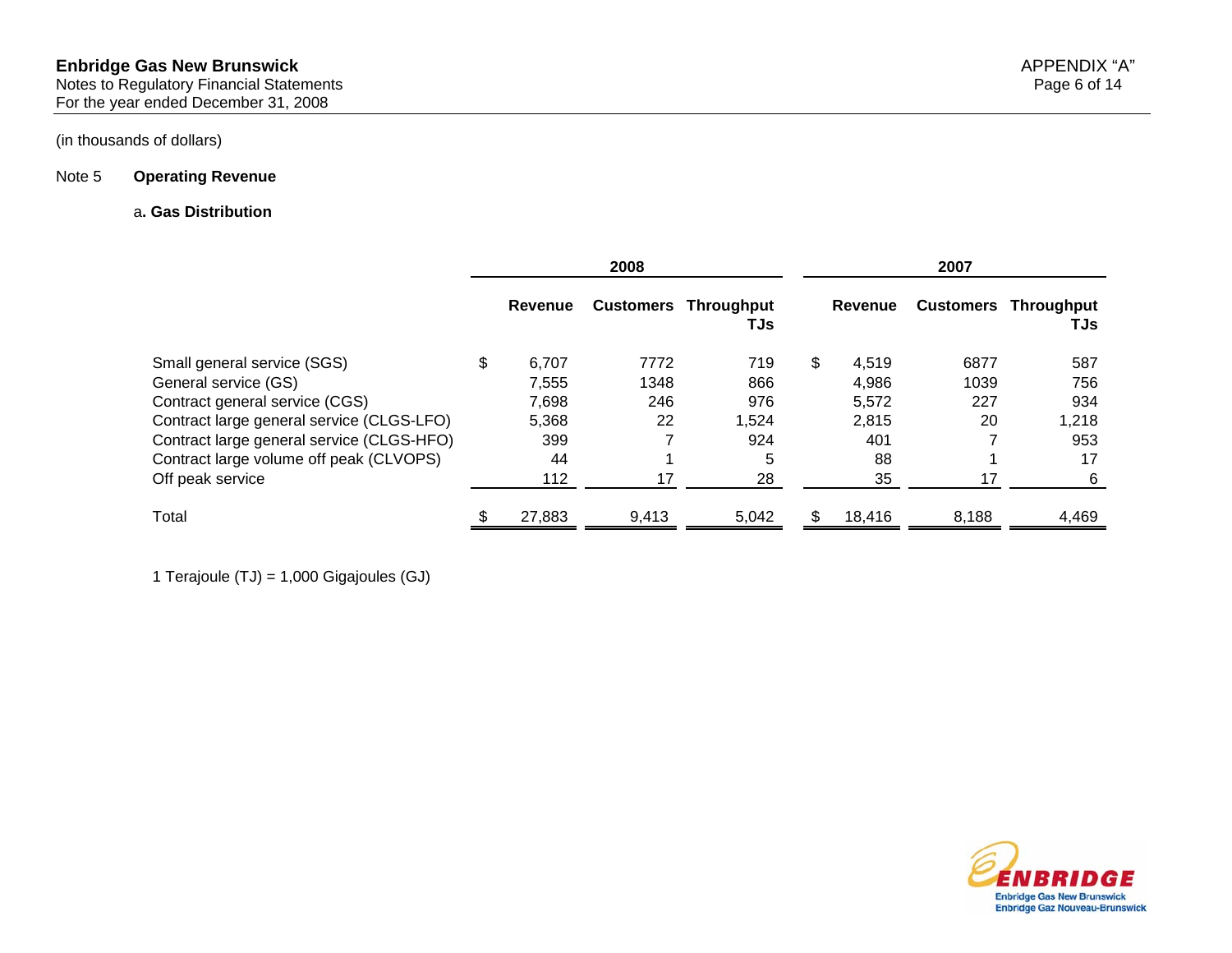#### Note 5 **Operating Revenue (continued)**

#### **b. Miscellaneous**

|                                                             |     | 2008       |   | 2007      |
|-------------------------------------------------------------|-----|------------|---|-----------|
| Agent billing and collection<br>Other miscellaneous revenue | \$. | 105<br>286 | S | 84<br>194 |
| <b>Total miscellaneous</b>                                  |     | 391        |   | 278       |

#### **Details of Agent Billing and Collection Revenues**

(in dollars)

|                                            |   | 2008    |     | 2007   |
|--------------------------------------------|---|---------|-----|--------|
| Agent billing and collection               |   |         |     |        |
| Small general service (SGS)                | S | 81,648  | S   | 62,396 |
| General service (GS)                       |   | 14,497  |     | 12,961 |
| Contract general service (CGS)             |   | 7,141   |     | 7,025  |
| Agent billing                              |   |         |     |        |
| Contract large general service (CLGS-LFO)  |   | 572     |     | 613    |
| Contract large general service (CLGS-HFO)  |   | 277     |     | 292    |
| Contract large volume service (CLVOPS)     |   | 45      |     | 60     |
| Off peak service (OPS)                     |   | 1,020   |     | 1,150  |
|                                            |   |         |     |        |
| Total agent billing and collection revenue |   | 105,200 | SS. | 84.497 |

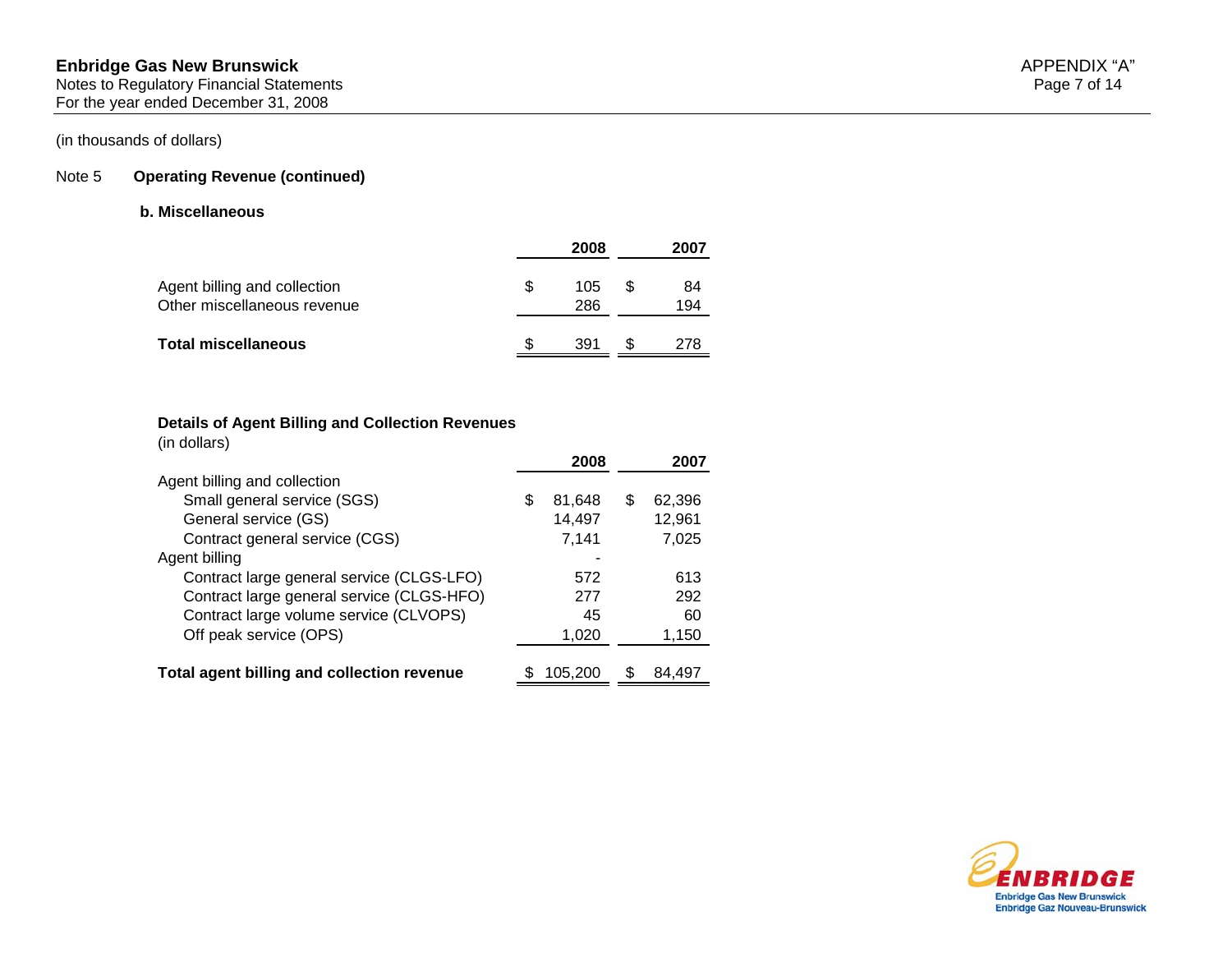#### **Enbridge Gas New Brunswick** APPENDIX "A" Notes to Regulatory Financial Statements Page 8 of 14 For the year ended December 31, 2008

#### Note 6 **Operating and Maintenance Expenses**

|                                           | 2008        | 2007        |
|-------------------------------------------|-------------|-------------|
|                                           |             |             |
| Corporate management                      | \$<br>1,177 | \$<br>1,500 |
| Corporate administration                  | 876         | 794         |
| Financial reporting                       | 602         | 476         |
| Information technology                    | 886         | 1,097       |
| Regulatory & upstream                     | 852         | 608         |
| Sales & marketing                         | 17,528      | 15,649      |
| Distribution & maintanance                | 6,201       | 5,597       |
| Customer care                             | 983         | 908         |
| Human resources                           | 1,813       | 1,755       |
| Gas transportation and related activities | 1,288       | 1,930       |
| Total                                     |             |             |
|                                           | 32,206      | 30,314      |
| <b>Capitalized to:</b>                    |             |             |
| Property, plant & equipment               | 6,593       | 4,602       |
| Development O&M capitalized costs         | 21,585      | 21,445      |
|                                           |             |             |
| <b>Total capitalized</b>                  | 28,178      | 26,047      |
| Total                                     | \$<br>4,028 | \$<br>4,267 |

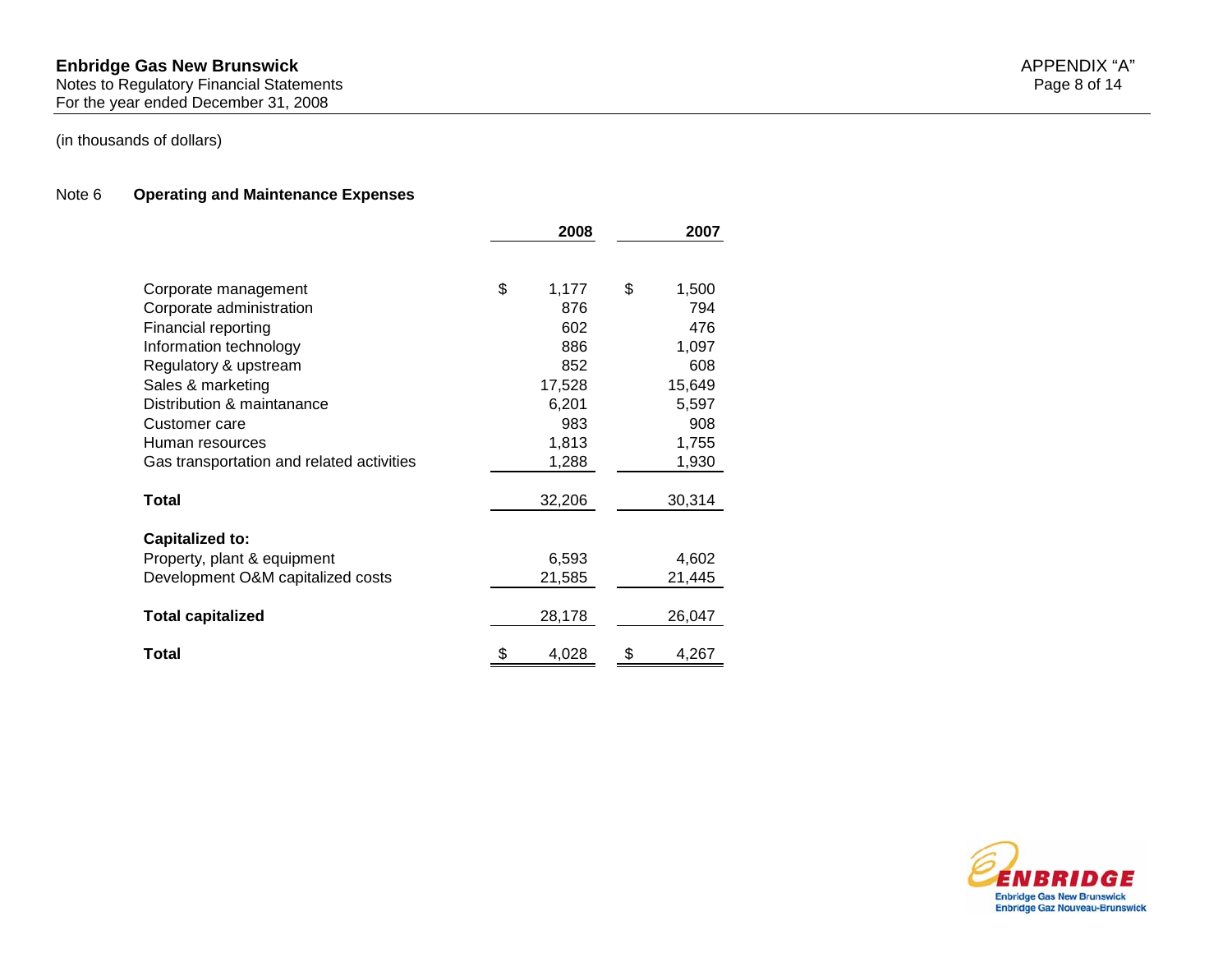#### Note 7 **Deemed Capital Taxes**

|                                                    | 2008          |               |                   |    | 2007     |    |                   |  |  |
|----------------------------------------------------|---------------|---------------|-------------------|----|----------|----|-------------------|--|--|
|                                                    | Federal       |               | <b>Provincial</b> |    | Federal  |    | <b>Provincial</b> |  |  |
| <b>Calculation of deemed taxable capital</b>       |               |               |                   |    |          |    |                   |  |  |
| Partnership capital for regulatory purposes        | \$<br>176,777 | $\frac{2}{3}$ | 176,777           | \$ | 146,281  | \$ | 146,281           |  |  |
| Retained earnings for regulatory purposes          | 8,590         |               | 8,590             |    | 7,462    |    | 7,462             |  |  |
| Sub-total                                          | 185,367       |               | 185,367           |    | 153,743  |    | 153,743           |  |  |
| Restricted term deposit<br>Intercompany receivable | (3,048)       |               | (3,048)           |    | (3,088)  |    | (3,088)           |  |  |
| Long-term debt                                     | 166,650       |               | 166,650           |    | 151,650  |    | 151,650           |  |  |
| Sub-total                                          | 163,602       |               | 163,602           |    | 148,562  |    | 148,562           |  |  |
| Capital deduction                                  | (50,000)      |               | (5,000)           |    | (50,000) |    | (5,000)           |  |  |
| Total taxable capital                              | 298,969       |               | 343,969           |    | 252,305  |    | 297,305           |  |  |
| <b>Taxes</b>                                       |               |               |                   |    |          |    |                   |  |  |
| Federal                                            |               |               | 0.000%            |    |          |    | 0.000%            |  |  |
| Provincial                                         | 344           |               | 0.100%            |    | 595      |    | 0.200%            |  |  |
| <b>Total deemed capital taxes</b>                  | \$<br>344     |               |                   | \$ | 595      |    |                   |  |  |



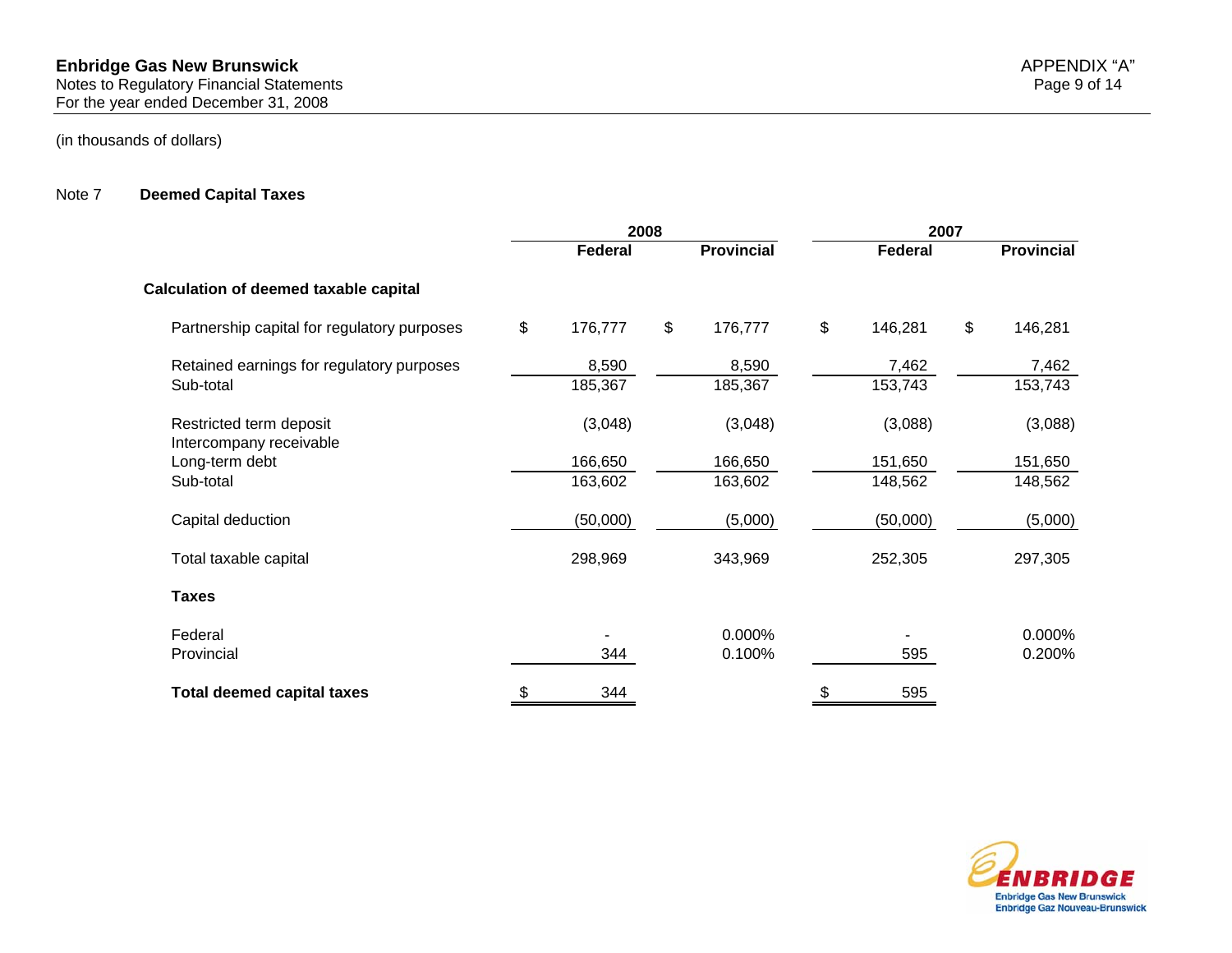## Note 8 **Interests on Amounts Due to Associates & Affiliates and Other Interest**

|                                                                                                                              | 2008                | 2007               |
|------------------------------------------------------------------------------------------------------------------------------|---------------------|--------------------|
| Interest on long-term debt<br>Other interest expense<br>AIDC - allowance for funds used during construction (debt component) | 10.468<br>203<br>10 | 8,695<br>501<br>23 |
| Total interest on amounts due to associates & affiliates and other interest                                                  | 10.681              | 9.219              |

#### Note 9 **Regulated Returns on Equity**

|                                                                                                      | 2008         |   | 2007   |
|------------------------------------------------------------------------------------------------------|--------------|---|--------|
| Regulated return on equity<br>AEDC - allowance for funds used during construction (equity component) | 21.186<br>19 | S | 17.660 |
| Total regulated return on equity                                                                     | 21.205       |   | 17.707 |

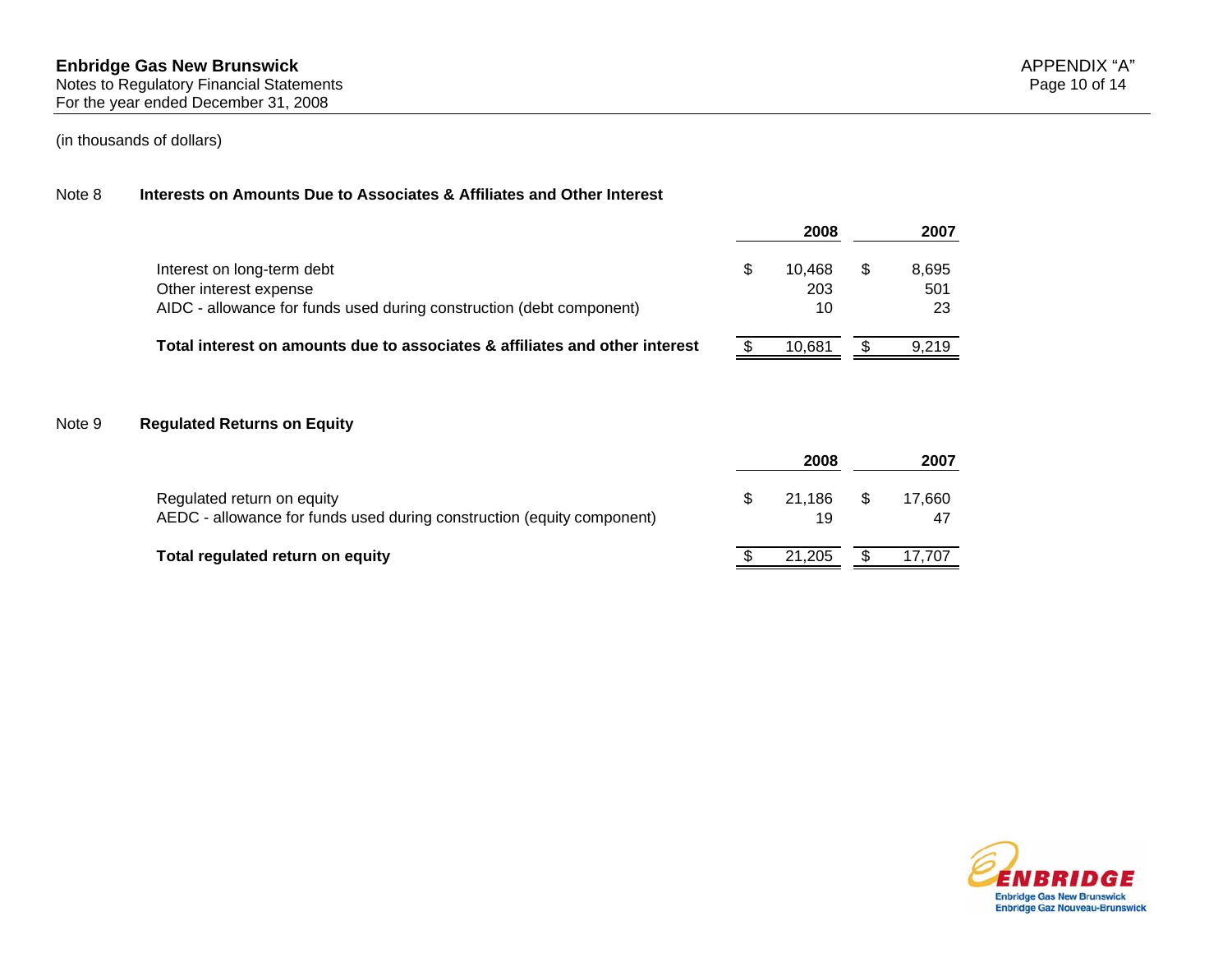#### **Enbridge Gas New Brunswick** APPENDIX "A"

Notes to Regulatory Financial Statements Page 11 of 14

For the year ended December 31, 2008

## (in thousands of dollars)

#### Note 10 **Rate Base for Regulatory Purposes**

|                                        |     | 2008                 | 2007                 |
|----------------------------------------|-----|----------------------|----------------------|
| Property, plant & equipment            |     |                      |                      |
| Cost                                   | \$  | 155,576              | \$<br>132,761        |
| Accumulated amortization<br><b>Net</b> |     | (19, 346)<br>136,230 | (14, 734)<br>118,027 |
| Deferred charges                       |     |                      |                      |
| Franchise fee, at cost                 |     | 1,500                | 1,500                |
| Accumulated amortization<br><b>Net</b> |     | (700)<br>800         | (625)<br>875         |
| Development O&M capitalized costs      |     | 84,236               | 62,651               |
| Accumulated amortization<br><b>Net</b> |     | (4,920)<br>79,316    | (3, 182)<br>59,469   |
| Deferred carrying costs, at cost       |     | 2,687                | 2,467                |
| Accumulated amortization<br><b>Net</b> |     | (1, 904)<br>783      | (1, 579)<br>888      |
| Deferral account                       |     | 132,878              | 117,909              |
| <b>Total deferred charges</b>          |     | 213,777              | 179,141              |
| <b>Term deposit</b>                    |     | 3,048                | 3,088                |
| <b>Working capital allowance</b>       |     | 2,242                | 2,929                |
| <b>Total rate base</b>                 | -\$ | 355,297              | \$<br>303,185        |
| Average rate base                      | \$  | 325,932              | \$<br>271,697        |



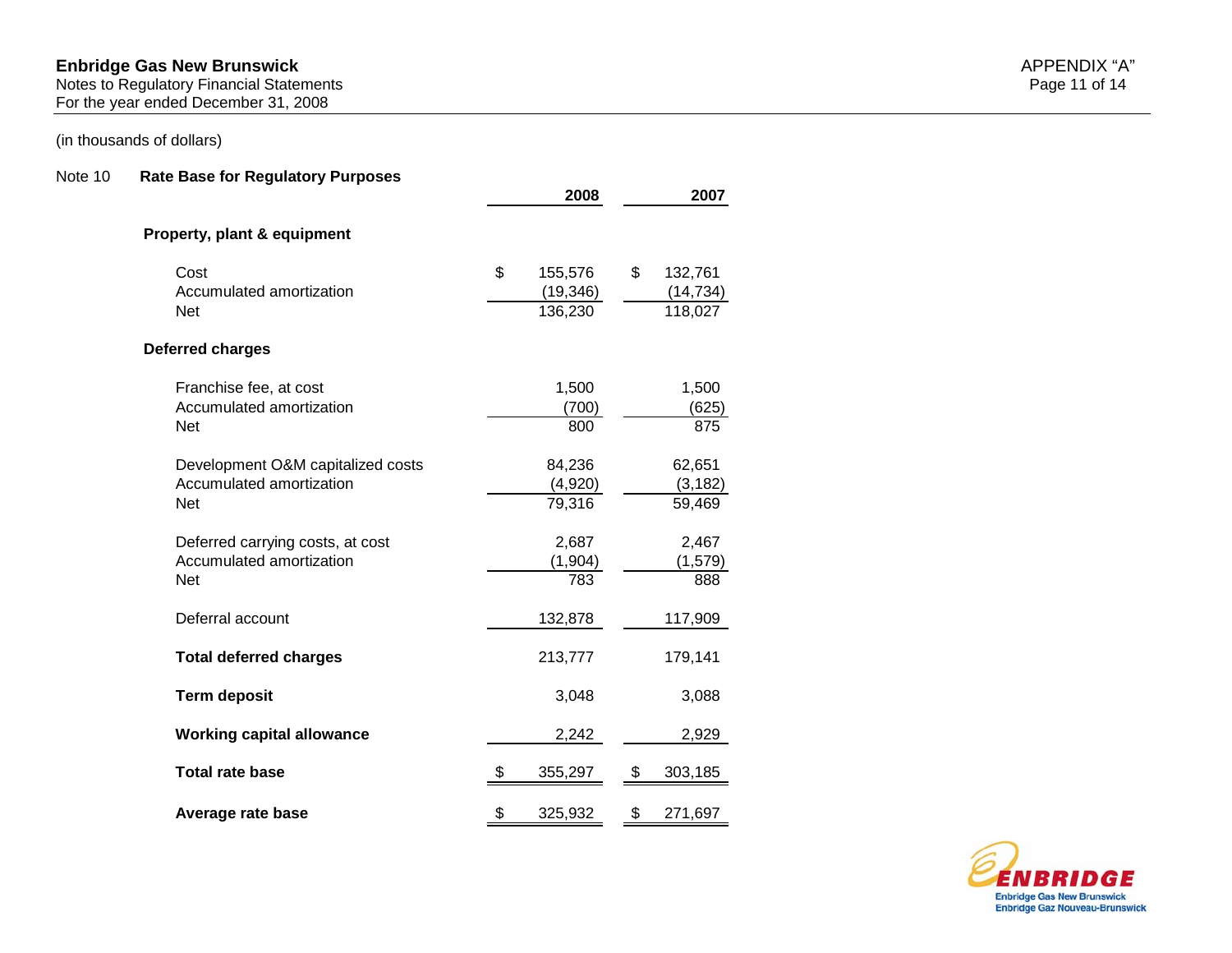#### **Enbridge Gas New Brunswick** APPENDIX "A"

Notes to Regulatory Financial Statements Page 12 of 14 For the year ended December 31, 2008

## (in thousands of dollars)

#### Note 11 **Capital Structure for Regulatory Purposes**

|                                                              | 2008          | 2007          |
|--------------------------------------------------------------|---------------|---------------|
| <b>Capital structure</b>                                     |               |               |
| Long-term debt                                               | \$<br>166,650 | \$<br>151,650 |
| Equity                                                       | 185,367       | 153,743       |
| Total                                                        | \$<br>352,017 | \$<br>305,393 |
| Capital structure percentage                                 |               |               |
| Long-term debt                                               | 47.34%        | 49.66%        |
| Equity                                                       | 52.66%        | 50.34%        |
| Total                                                        | 100.00%       | 100.00%       |
| Capital structure average percentage for regulatory purposes |               |               |
| Long-term debt                                               | 50.00%        | 50.00%        |
|                                                              | 50.00%        | 50.00%        |
| Equity                                                       | 100.00%       | 100.00%       |

# Long-term debt 3.21% 3.20%<br>Equity 3.20% 3.20% 3.20% 3.20% Equity  $6.50\%$  6.50% 6.50% 6.50% 6.50% 6.50% 6.50% 6.50% 6.50% for  $6.50\%$ Total 9.71% 9.70%

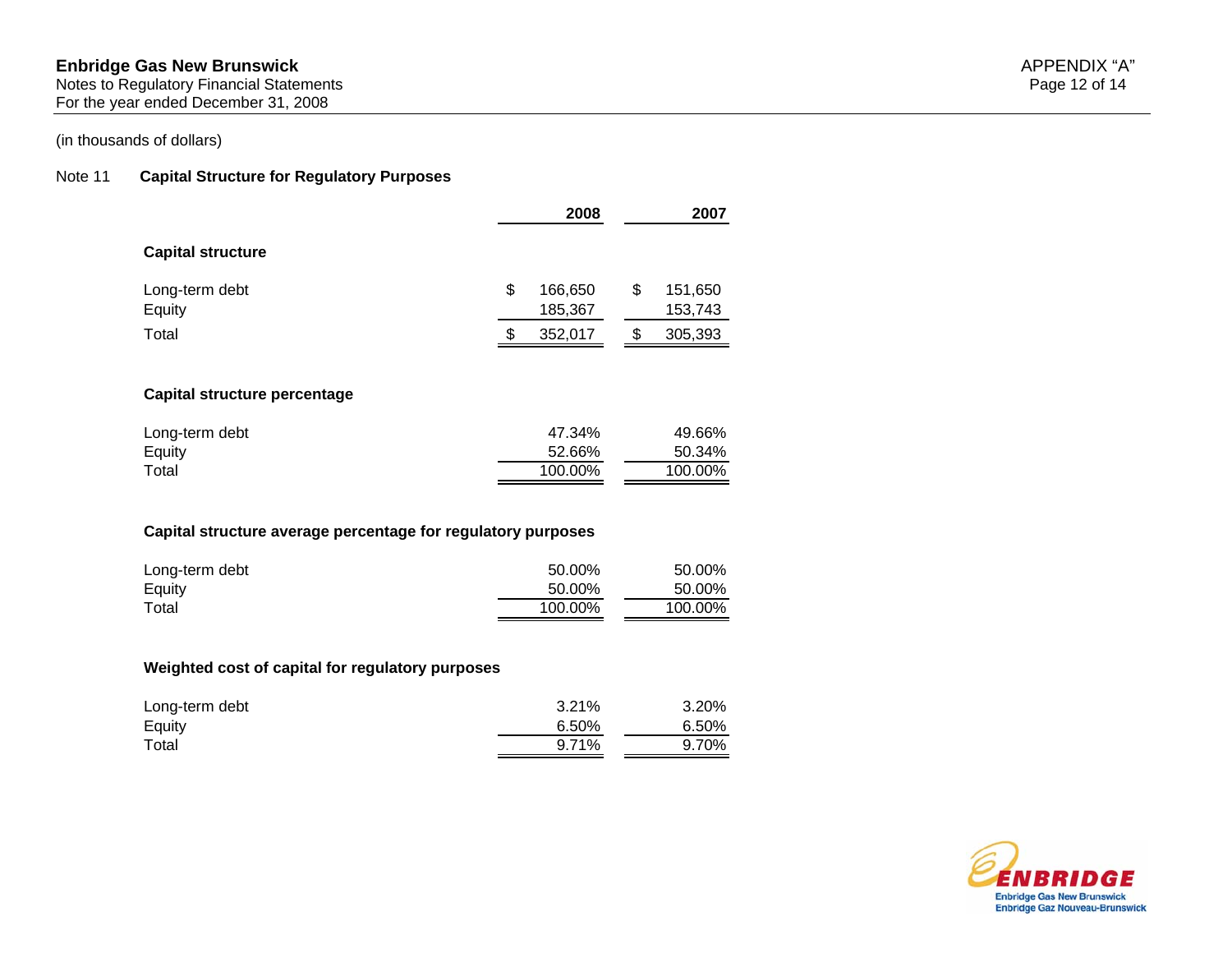## Note 12 **Details of Affiliate Transactions**

| <b>Consulting and Services</b>              | Enbridge<br>Operational<br><b>Services</b> |            | Enbridge Inc. | Enbridge<br>Commercial<br>Services Inc. | <b>Enbridge Gas</b><br><b>Distribution</b><br>Inc. | <b>Total Affiliate</b><br><b>Consulting and</b><br><b>Services</b> | <b>Total</b><br><b>Consulting and</b><br><b>Services</b> | <b>Affiliate</b><br><b>Expenditure as</b><br><b>Percent of Total</b><br><b>Consulting and</b><br><b>Services</b> |
|---------------------------------------------|--------------------------------------------|------------|---------------|-----------------------------------------|----------------------------------------------------|--------------------------------------------------------------------|----------------------------------------------------------|------------------------------------------------------------------------------------------------------------------|
| For the fiscal year ended December 31, 2008 |                                            |            |               |                                         |                                                    |                                                                    |                                                          |                                                                                                                  |
| Corporate management                        | \$                                         | \$         | 38            | \$                                      | \$<br>39                                           | \$<br>77                                                           | \$<br>292                                                | 26%                                                                                                              |
| Sales & marketing                           |                                            |            |               |                                         |                                                    |                                                                    | 1,137                                                    | 0%                                                                                                               |
| Human resources                             |                                            |            | 37            |                                         | 23                                                 | 60                                                                 | 187                                                      | 32%                                                                                                              |
| Distribution & maintenance                  |                                            |            |               |                                         | 802                                                | 802                                                                | 1,120                                                    | 72%                                                                                                              |
| Budget & regulatory                         | 84                                         |            |               |                                         | 11                                                 | 95                                                                 | 812                                                      | 12%                                                                                                              |
| Financial reporting                         |                                            |            | 50            |                                         | 12                                                 | 62                                                                 | 190                                                      | 33%                                                                                                              |
| Customer care                               |                                            |            |               |                                         | 37                                                 | 37                                                                 | 556                                                      | 7%                                                                                                               |
| Corporate administration                    |                                            |            | 761           |                                         | $\overline{7}$                                     | 768                                                                | 768                                                      | 100%                                                                                                             |
| Gas transportation & related                | 70                                         |            |               |                                         |                                                    | 70                                                                 | 70                                                       | 100%                                                                                                             |
| Information technology                      |                                            |            | 139           | 59                                      | 253                                                | 451                                                                | 488                                                      | 92%                                                                                                              |
| <b>Total</b>                                | \$<br>154 \$                               |            | $1,024$ \$    | 59                                      | \$<br>$1,184$ \$                                   | 2,422                                                              | \$<br>5,619                                              | 43%                                                                                                              |
| 2007                                        |                                            |            |               |                                         |                                                    |                                                                    |                                                          |                                                                                                                  |
| Corporate management                        | \$                                         | \$         | 36            | \$                                      | \$<br>59                                           | \$<br>95                                                           | \$<br>504                                                | 19%                                                                                                              |
| Sales & marketing                           |                                            |            |               |                                         |                                                    |                                                                    | 2,437                                                    | 0%                                                                                                               |
| Human resources                             |                                            |            | 20            |                                         | 91                                                 | 110                                                                | 269                                                      | 41%                                                                                                              |
| Distribution & maintenance                  |                                            |            |               |                                         | 718                                                | 718                                                                | 1,310                                                    | 55%                                                                                                              |
| Budget & regulatory                         | 191                                        |            |               |                                         | 3                                                  | 194                                                                | 703                                                      | 28%                                                                                                              |
| Financial reporting                         |                                            |            | 92            |                                         | 23                                                 | 115                                                                | 217                                                      | 53%                                                                                                              |
| Customer care                               |                                            |            |               |                                         |                                                    |                                                                    | 456                                                      | 0%                                                                                                               |
| Corporate administration                    |                                            |            | 601           |                                         | 5                                                  | 606                                                                | 606                                                      | 100%                                                                                                             |
| Gas transportation & related                |                                            |            |               |                                         |                                                    |                                                                    |                                                          | 0%                                                                                                               |
| Information technology                      |                                            |            | 132           | 99                                      | 223                                                | 454                                                                | 518                                                      | 88%                                                                                                              |
| Total                                       | \$<br>191                                  | $\sqrt{5}$ | 881           | \$<br>99                                | \$<br>1,121                                        | \$<br>2,292                                                        | \$<br>7,019                                              | 33%                                                                                                              |